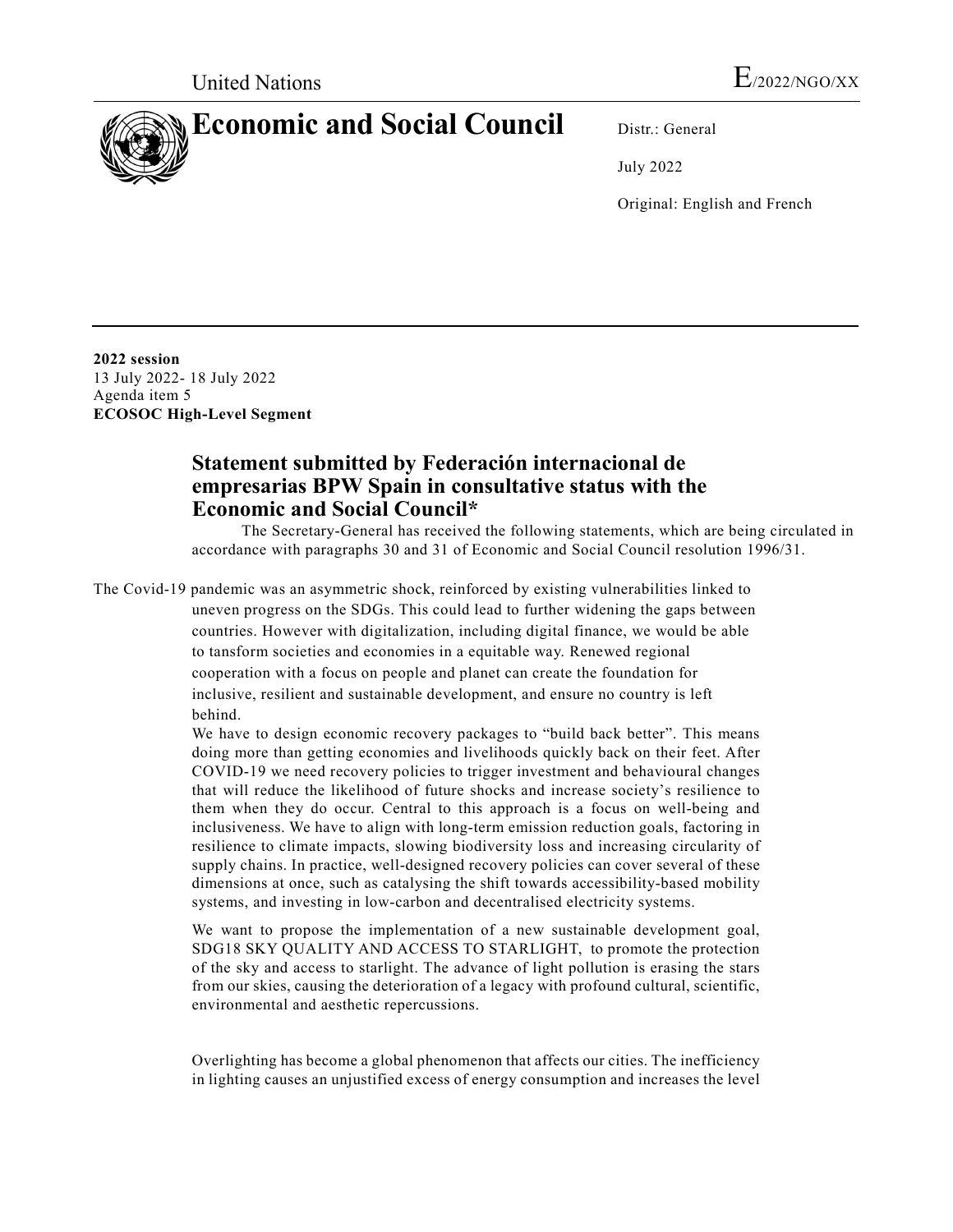of greenhouse gases that contribute to climate change. It is important to promote technological innovation to have intelligent lighting, without wasting energy, compatible with our sense of security, avoid radioelectric pollution and regulate the use of outdoor space, making available to society all the resources and knowledge that heaven offers us. <https://ods18.org/en/>

We have to be more aware that resources are finite and that circular economy must be implemented in our lives and companies. There is a unyielding need to conserve our planet's resources by adopting a zero tolerance attitude towards waste. We have to change our mentality